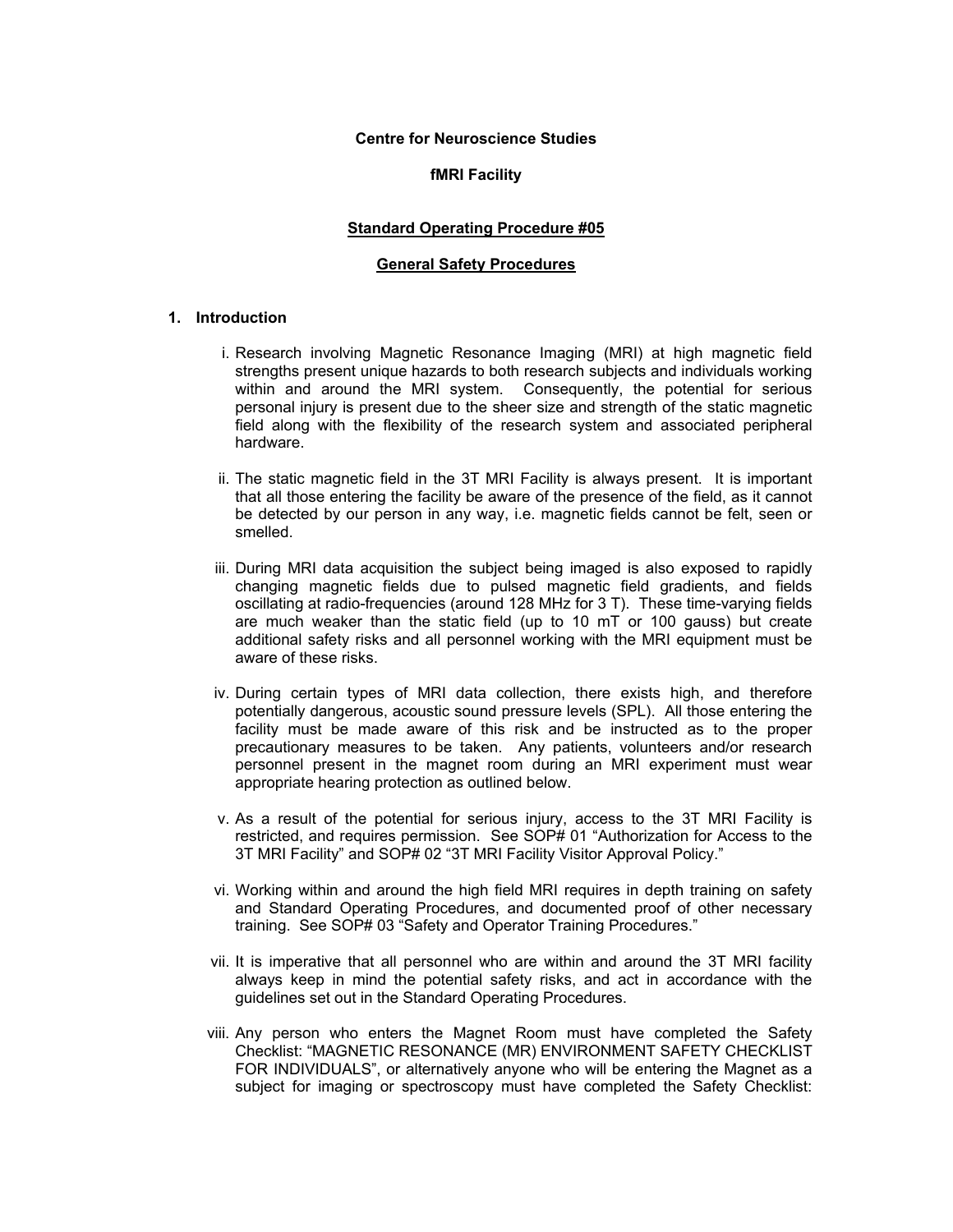"MAGNETIC RESONANCE (MR) IMAGING SAFETY CHECKLIST FOR RESEARCH SUBJECTS"

# **2. Safety Issues – Medical Devices Incompatible with Magnet**

i. There are medical devices, implants and objects that are incompatible with the MR environment. Anyone with any of the following should indicate so before entering the facility, and may not proceed beyond the 5 Gauss line unless the object can be safely removed:

Aneurysm clip(s) Implanted cardioverter defibrillator (ICD) Electronic implant or device Magnetically-activated implant or device Neurostimulation system Spinal cord stimulator Cochlear implant or implanted hearing aid Insulin or infusion pump Implanted drug infusion device Any type of prosthesis Any type of implant that may contain metallic components Artificial or prosthetic limb Any metallic fragment or foreign body Any external or internal metallic object Hearing aid

# **3. Safety Issues – Due to High Static Magnetic Field Strengths**

- i. High static magnetic field strengths are present in the 3T MRI Facility. These strong magnetic fields pose potential risks to those working, volunteering, or touring in the environment. Medical safety is very important; hence, everyone entering the environment must be aware of the potential dangers.
- ii. There are specific medical devices, implants and objects that are incompatible with the MR environment. Anyone with any of these, as listed above, should indicate so before entering the facility, and may not proceed beyond the 5 Gauss line unless the object can be safely removed. The 5 Gauss line is marked by the threshold of the magnet room door and signs on the door.
- iii. All metallic objects have the potential to become projectiles in the MR environment, as they may contain ferrous components. As a result, objects entering the magnet room are restricted.
	- a. The operator is responsible to screen all objects entering the magnet room for ferrous components.
	- b. All objects, not already in the magnet room, should not be brought into the magnet room, unless they are necessary for the successful execution of the experiment, and have been tested using a permanent magnet in the control room, or have been viewed and permitted for entry by the Facility Director.
	- c. There are several metals that are non-ferrous. These metals include titanium, copper, gold, silver, aluminum, brass and lead. It is extremely important to note that all metal objects must be tested or permitted for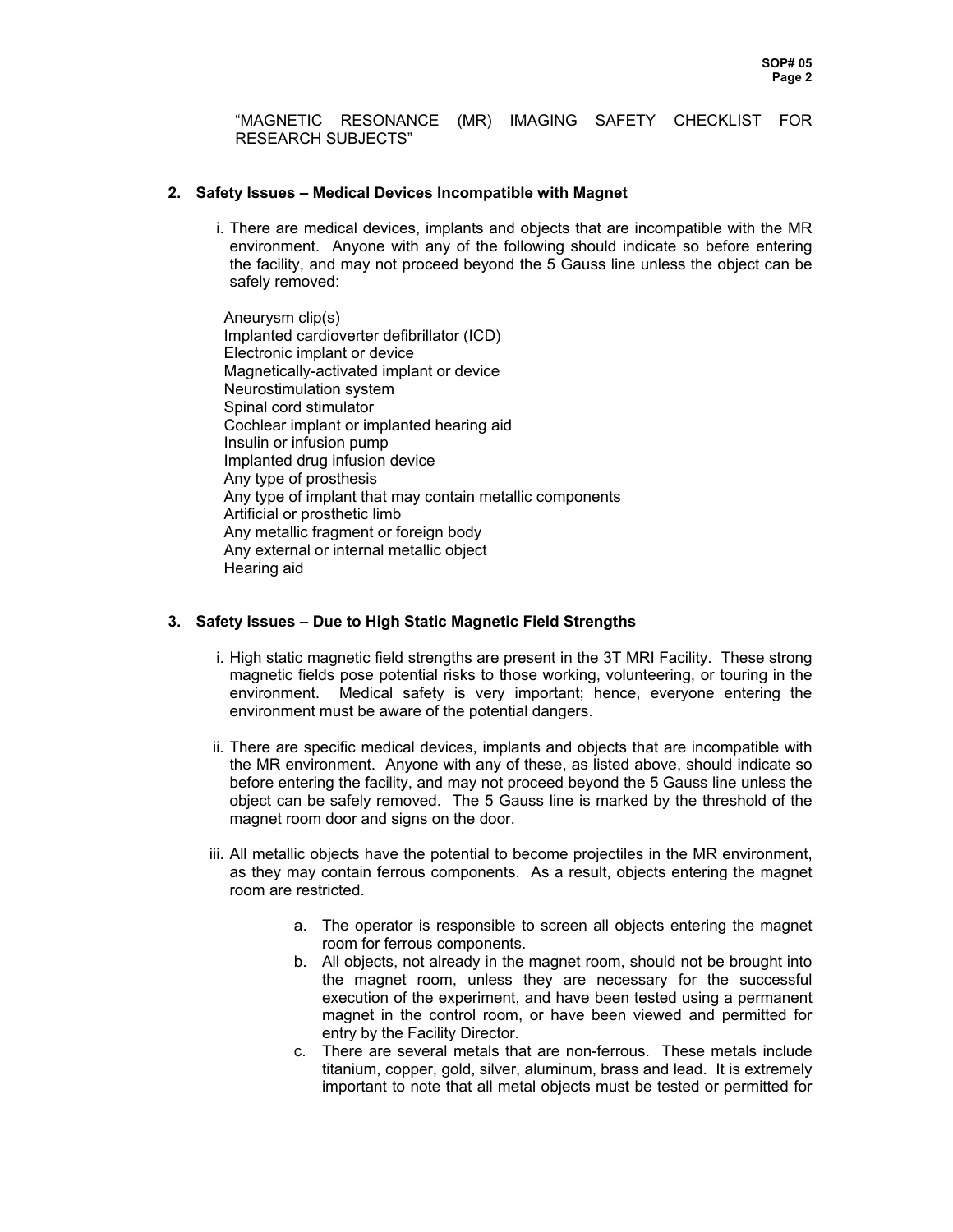entry by the Facility Director, even if they are thought to have no ferrous components.

iv. It is mandatory to remove all personal metallic objects from your person before crossing the 5 Gauss line as marked by the door threshold and on signs on the magnet room door. This includes the following list of articles:

Hearing Aids Pager Cell Phone Keys Hair pins **Barrettes** Loose jewelry **Watch** Safety Pins **Paperclips** Credit Cards Bank Cards Magnetic Strip Cards **Coins** Pens Pocket Knife Nail Clippers Steel-toed boots/shoes Tools

- v. Any metallic object with ferrous components will fly toward the magnet and could potentially cause serious injury to anyone near the magnet, and damage to the MRI system. All operators must be first responders trained in Emergency First Aid, including first aid for impaled objects.
- vi. It is extremely important that no large metal objects be brought into or near the magnet room at any time. All large metal objects must not go beyond the 5 Gauss line as marked on the door to the magnet room, unless specifically directed by the Director. A large metal object with ferrous properties, placed too near the magnet, will fly towards the magnet with great force, potentially causing serious injury to anyone near the magnet and damage to the MRI system.
	- a. In such an instance, if someone is pinned to the magnet, trapped or potentially in a life-threatening situation as the result of a large ferrous object coming too near the magnet, the operator, or if the operator is pinned, one of the experimental support personnel, must follow SOP# 8 "Emergency Shut-down and Quench Procedures", and apply first responder principles.

## **4. Safety Issues –Due to Rapidly Changing Magnetic Fields**

- i. Magnetic fields that change quickly in time are present within the MRI system while data is being acquired. These fields pose additional potential risks for volunteers being studied, or for personnel who are very close to the radio-frequency coils during data acquisition. The risk is created because time-varying magnetic fields can induce electrical currents in electrical conductors.
- ii. The potential for peripheral nerve stimulation due to rapid switching of magnetic field gradients is monitored by the MRI hardware and software. Changing magnetic